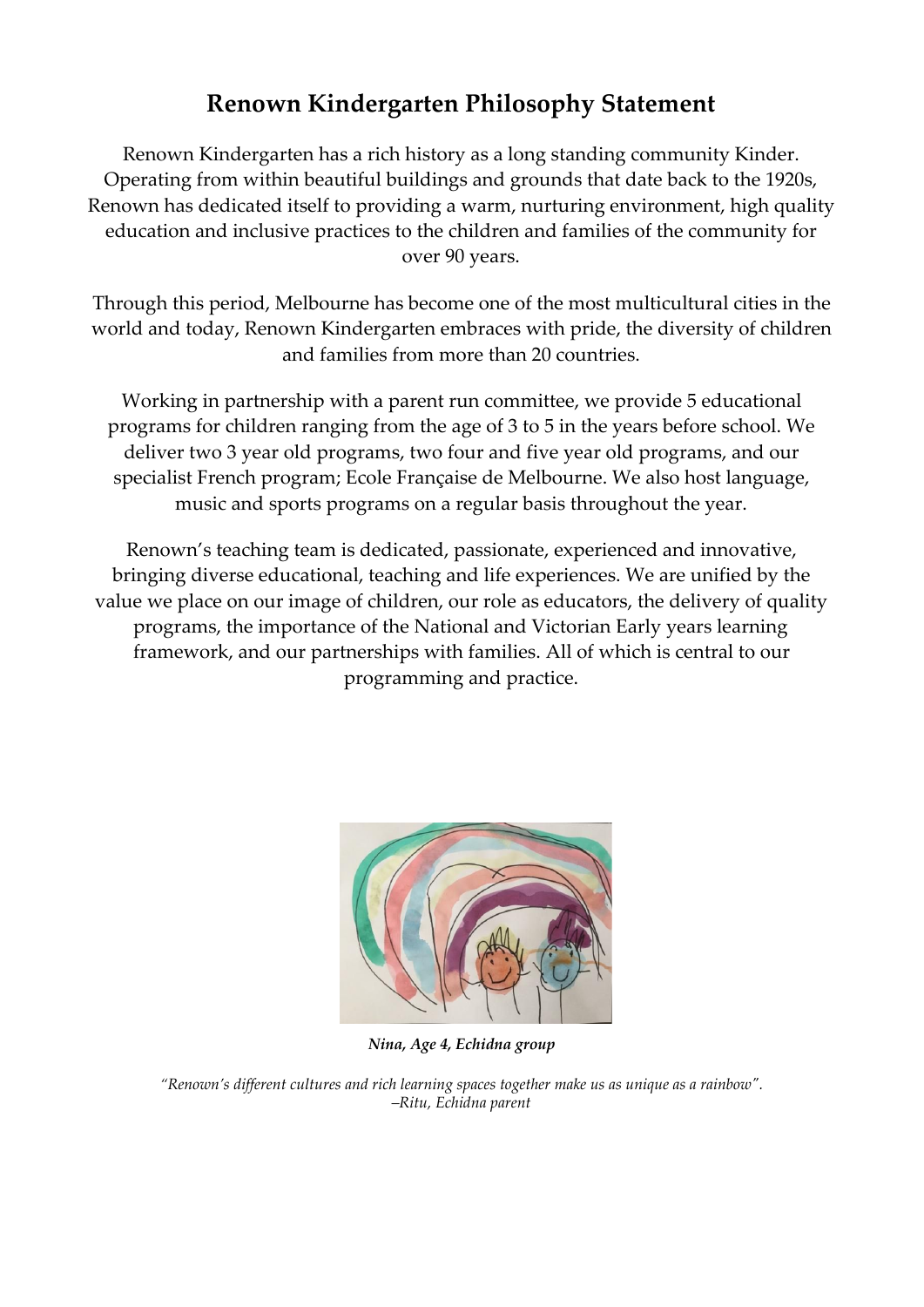### **Our image of children:**

We see children as unique, insightful and knowledgeable. We value them as competent and capable, actively contributing to their own knowledge, development and learning; both in themselves, and the world around them.

We recognize that each child has their own individual interests, ideas and perspectives and that they should be empowered to grow, and express themselves in many ways.

We see children as critically thinking citizens; active, creative and having rights.

At Renown, children are encouraged to explore, investigate, experiment, question, imagine and play, as we believe this is how they learn, grow and have fun.

*Emily, Age 5, EFM group*

*"Renown Kinder is a welcoming and inclusive environment where families are continuously encouraged to contribute to children's learning experiences. Educators and families work collaboratively to support each childs development and wellbeing."*

*-Melanie, EFM parent*

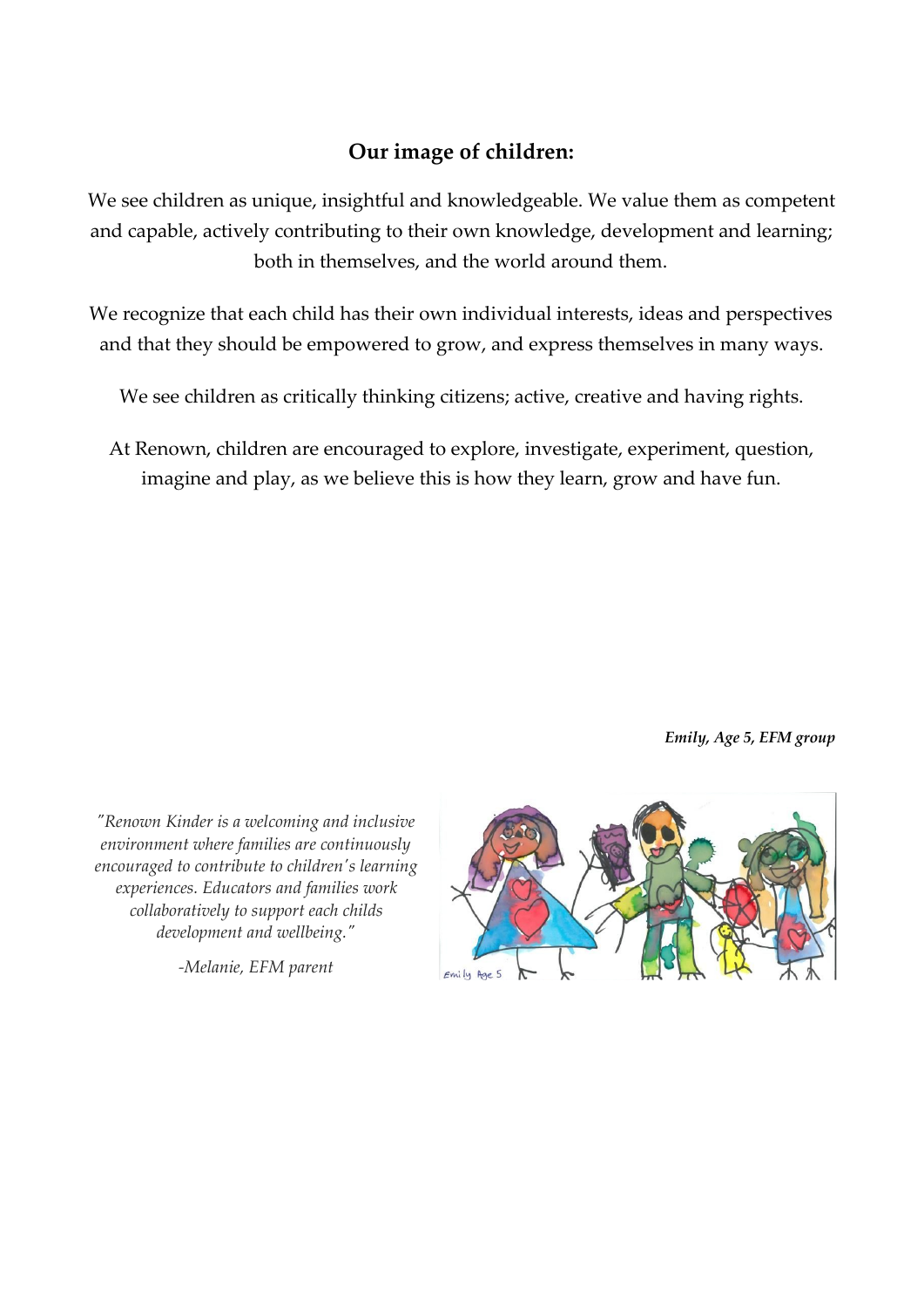#### **Our role as educators:**

As educators we see ourselves first and foremost as facilitators. We provide experiences that foster learning and exploration, guided by our own knowledge and expertise, and the interests and ideas of the children. We scaffold and guide children's learning and assist them to make achievements; promoting challenge and complexity in their interactions and understandings.

We believe a key component to engaging and stimulating teaching is balance. A balance of time to explore and resource learning through self exploration and the opportunity to participate in small and larger group learning moments and more structured collaborative work.

We support children to be active participants in their learning and development; encouraging independence, respect, confidence, self expression, a sense of wellbeing, belonging and pride. We recognise and listen to children's interests, and understand and support the diversity of different learning styles.

We encourage children to be actively involved in decision making and contribute to the roles and responsibilities involved in being part of a community.

Fundamental to this sense of community at Renown are the relationships we build and nurture; our acceptance, inclusion and respect for others, and the sense of belonging we aim to uphold for everyone at our Kindergarten. In all our practices, we maintain respectful relationships with children, value diversity, and enact equity.



*Willow, Age 5, Koala group*

"*The educators at Renown do a fantastic job of not only caring for each of their individual students, but also in presenting content in a fun and interesting manner. The relationships the staff have with the kids, coupled with the planning of the variety of experiences each child is exposed to has helped our son thrive in his development both cognitively and socially this year. We are extremely happy with the care and life education provided to our son by the Renown staff and are looking forward to our daughter attending in two years time. The Renown team do an amazing job and as parents we feel very lucky to have our son under their care and guidance!" -Evan and Liz, Koala parents*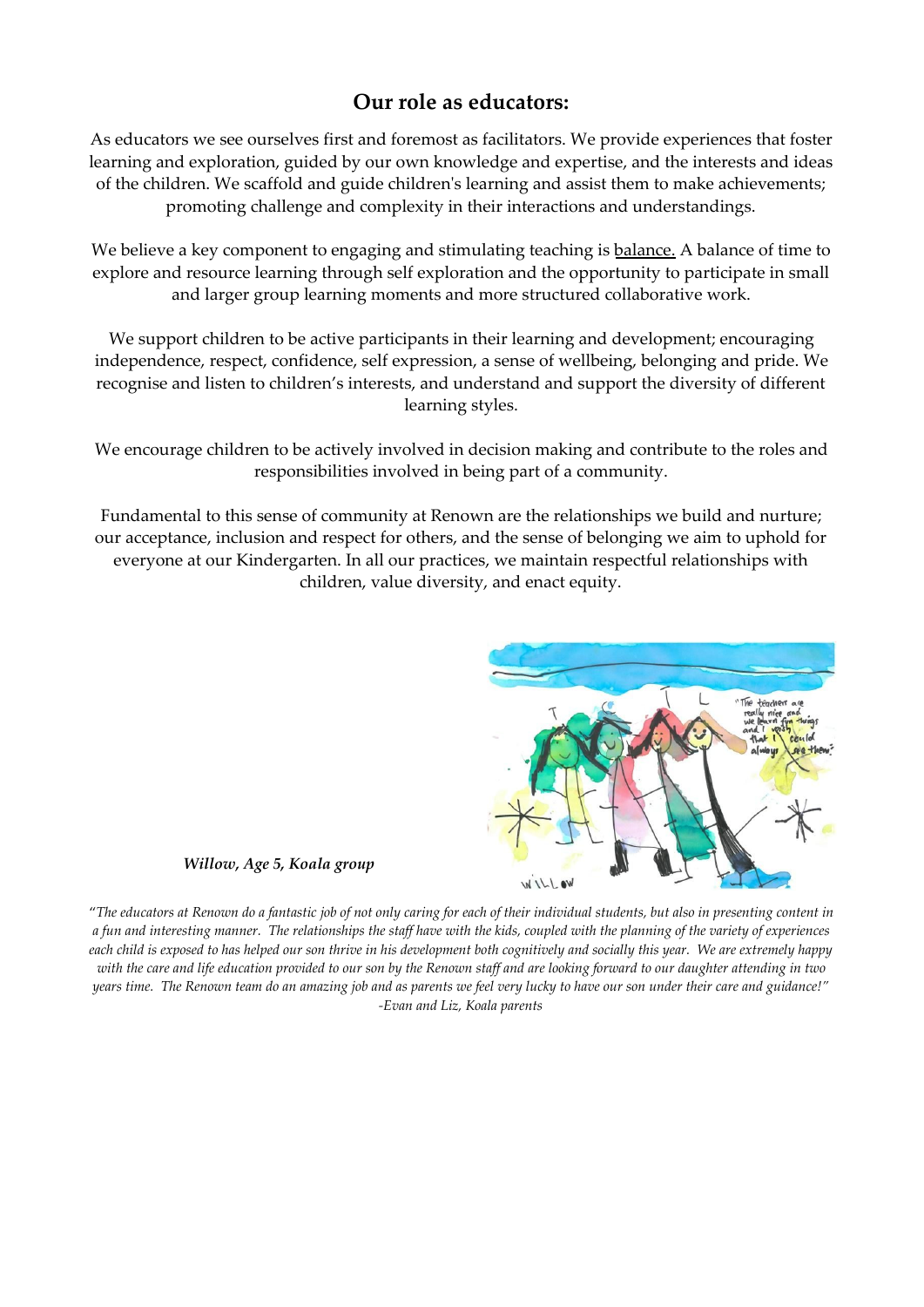## **Our programs and The Early Years Learning Framework:**

At Renown Kindergarten we aim to provide an atmosphere that is welcoming, challenging and engaging for all children. Through observation, discussion, documentation and working in partnership with children, families and our fellow teachers and educators, we provide holistic programs that are dynamic, inclusive, child centred, flexible and high in quality.

Within our programs we place great importance on respect and care; both for others, ourselves and our world. We recognise the significance of the environment and natural world in our learning and livelihood and advocate for its protection and appreciation. We believe children should be supported in building connections, and understanding their own self worth in order to establish the foundations for a happy, productive life and strong sense of identity.

We aspire to provide a rich learning environment that encompasses experiences and opportunities for learning around language, literature, mathematics, science, visual arts, music and movement, social skills, independence and wellbeing.

In supporting this learning we acknowledge the importance of play in the early years of childhood, and that children learn best when experiences are engaging, interactive and respectful of individual levels of ability and skill.

In this way, the values of Renown, when planning for children's learning, correspond greatly with an emergent curriculum approach; which emphasises the importance of:

- Active participation
- Collaboration
- Relationship building
- Inquiry
- Flexible and adaptable methods
- Responding to the needs and interests of children, and,
- Play based learning

Our programming and practices are also informed by what we learn from the wider community. We challenge ourselves, our perspectives and our methods by being continual learners and utilizing our understandings to benefit the children, families and educators we work with.

We are guided by the National and Victorian Early Years Learning Frameworks, which brings together principles, practices and outcomes for all children aged birth to 5, and in their transition to school .The values underpinned in the EYLF are embedded within our practice at Renown and you will see evidence of this in every aspect of what we. Bringing these practices and beliefs together, we create meaningful and rich learning experiences, and high expectations for all children at Renown.



*"Our child has absolutely thrived this year at Renown Kindergarten. The program of ered has enabled her to develop her social skills, learning the importance of sharing, showing empathy and respecting her peers and educators alike. She has been given opportunity to engage in creative learning experiences that have required higher order level thinking and she has embraced the curriculum focus of language, literacy and numeracy introduced this year.*

*Our child has loved her two years at Renown Kindergarten. She has developed strong relationships with her peers and often reflects on the engaging and fun learning opportunities she has experienced during the day." -Polly, Wombat parent*

*Nandini, Age 4, Wombat group*